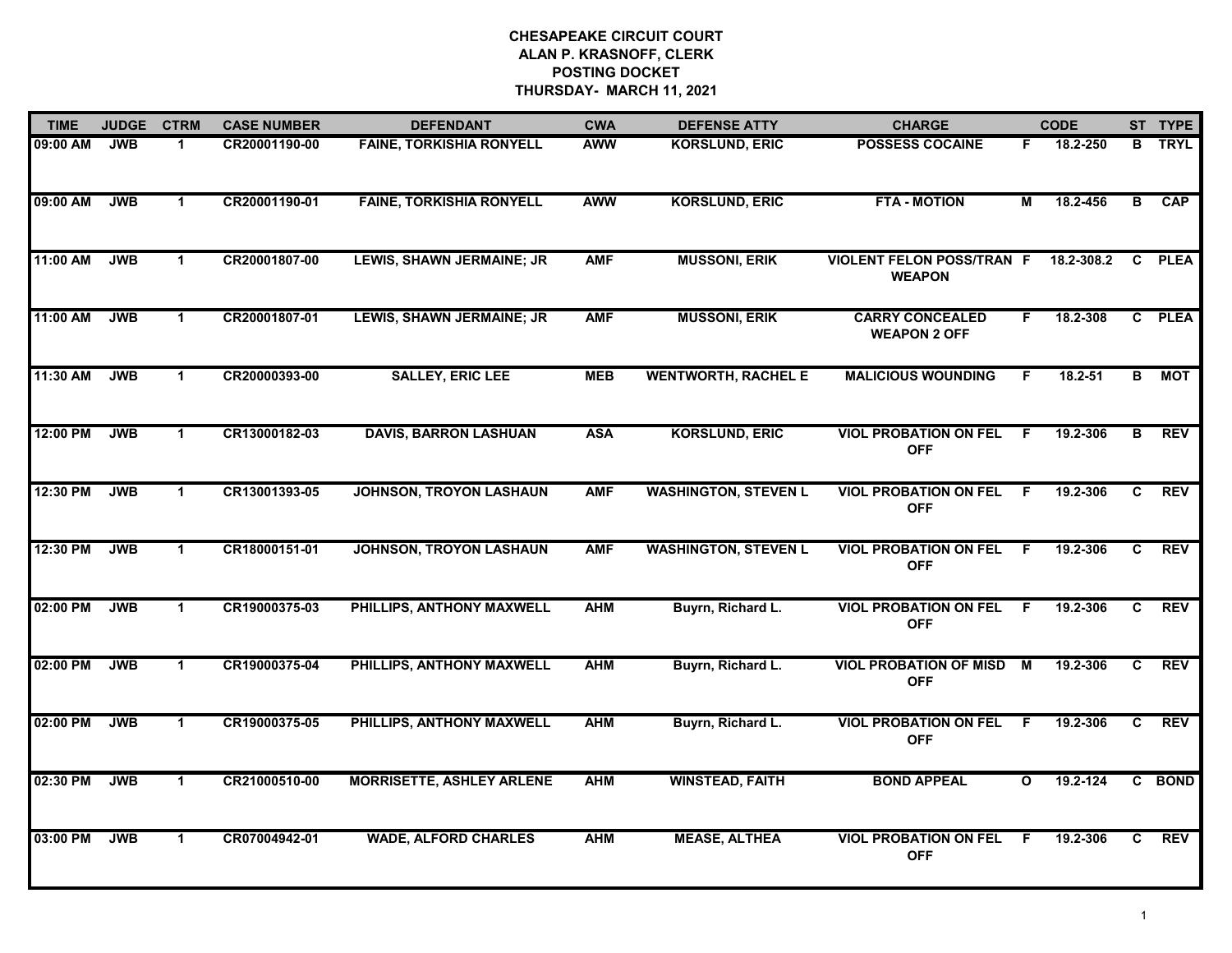| <b>TIME</b> | <b>JUDGE</b> | <b>CTRM</b>             | <b>CASE NUMBER</b> | <b>DEFENDANT</b>                | <b>CWA</b> | <b>DEFENSE ATTY</b>       | <b>CHARGE</b>                              |     | <b>CODE</b> |              | ST TYPE       |
|-------------|--------------|-------------------------|--------------------|---------------------------------|------------|---------------------------|--------------------------------------------|-----|-------------|--------------|---------------|
| 03:00 PM    | <b>JWB</b>   | $\blacktriangleleft$    | CR07004943-01      | <b>WADE, ALFORD CHARLES</b>     | <b>AHM</b> | <b>MEASE, ALTHEA</b>      | <b>VIOL PROBATION ON FEL</b><br><b>OFF</b> | F.  | 19.2-306    | C.           | <b>REV</b>    |
| 09:00 AM    | ST           | $\overline{\mathbf{4}}$ | CR20000982-00      | KITTLE, FLETCHER MICHAEL        | <b>AHM</b> | Ortiz, Kathleen A.        | <b>POSSESS COCAINE</b>                     | F.  | 18.2-250    |              | C PLEA        |
| 09:00 AM    | SJT          | $\overline{\mathbf{4}}$ | CR20000982-01      | <b>KITTLE, FLETCHER MICHAEL</b> | <b>AHM</b> | Ortiz, Kathleen A.        | <b>POSSESS HEROIN</b>                      | F.  | 18.2-250    |              | C PLEA        |
| 09:45 AM    | <b>SJT</b>   | 4                       | CR20001873-00      | <b>DAVIS, ASHLEY NICOLE</b>     | <b>AHM</b> | <b>RAINES, RANDOLPH A</b> | <b>SHOPLIFT</b>                            | F.  | 18.2-103    |              | <b>B</b> PLEA |
| 10:15 AM    | SJT          | 4                       | CR13001148-09      | <b>MARSH, ASHLEE NICOLE</b>     | <b>ASA</b> | Mason, G. Jeffrey         | <b>VIOL PROBATION ON FEL</b><br><b>OFF</b> | F.  | 19.2-306    | C.           | <b>REV</b>    |
| 10:15 AM    | SJT          | 4                       | CR13001643-08      | <b>MARSH, ASHLEE NICOLE</b>     | <b>ASA</b> | Mason, G. Jeffrey         | <b>VIOL PROBATION ON FEL</b><br><b>OFF</b> | F.  | 19.2-306    | C.           | <b>REV</b>    |
| 11:00 AM    | ST           | 4                       | CR20000931-00      | <b>CLARK, CANDICE RENEE</b>     | <b>JAF</b> | Spencer, Jo Anne          | PWID METHAMPHETAMINE                       | - F | 18.2-248    |              | C TRYL        |
| 11:00 AM    | SJT          | 4                       | CR20000931-01      | <b>CLARK, CANDICE RENEE</b>     | <b>JAF</b> | Spencer, Jo Anne          | <b>POSSESS MDMA</b>                        | F.  | 18.2-250    |              | C TRYL        |
| 11:00 AM    | <b>SJT</b>   | 4                       | CR20000931-02      | <b>CLARK, CANDICE RENEE</b>     | <b>JAF</b> | Spencer, Jo Anne          | <b>POSSESS COCAINE</b>                     | F.  | 18.2-250    |              | C TRYL        |
| 11:00 AM    | ST           | 4                       | CR20000931-03      | <b>CLARK, CANDICE RENEE</b>     | <b>JAF</b> | Spencer, Jo Anne          | <b>POSSESS LSD</b>                         | F.  | 18.2-250    |              | C TRYL        |
| 11:00 AM    | ST           | 4                       | CR20000931-04      | <b>CLARK, CANDICE RENEE</b>     | <b>JAF</b> | Spencer, Jo Anne          | <b>CONVICTED FELON POSS</b><br><b>GUN</b>  | F.  | 18.2-308.2  | $\mathbf{C}$ | <b>TRYL</b>   |
| 11:00 AM    | SJT          | 4                       | CR20000931-05      | <b>CLARK, CANDICE RENEE</b>     | <b>JAF</b> | Spencer, Jo Anne          | <b>POSSESS SUBOXONE</b>                    | М   | 18.2-250    |              | C TRYL        |
| 11:00 AM    | ST           | 4                       | CR20000931-06      | <b>CLARK, CANDICE RENEE</b>     | <b>JAF</b> | Spencer, Jo Anne          | <b>DISTRIBUTE</b><br><b>PARAPHERNALIA</b>  | М   | 54.1-3466   |              | C TRYL        |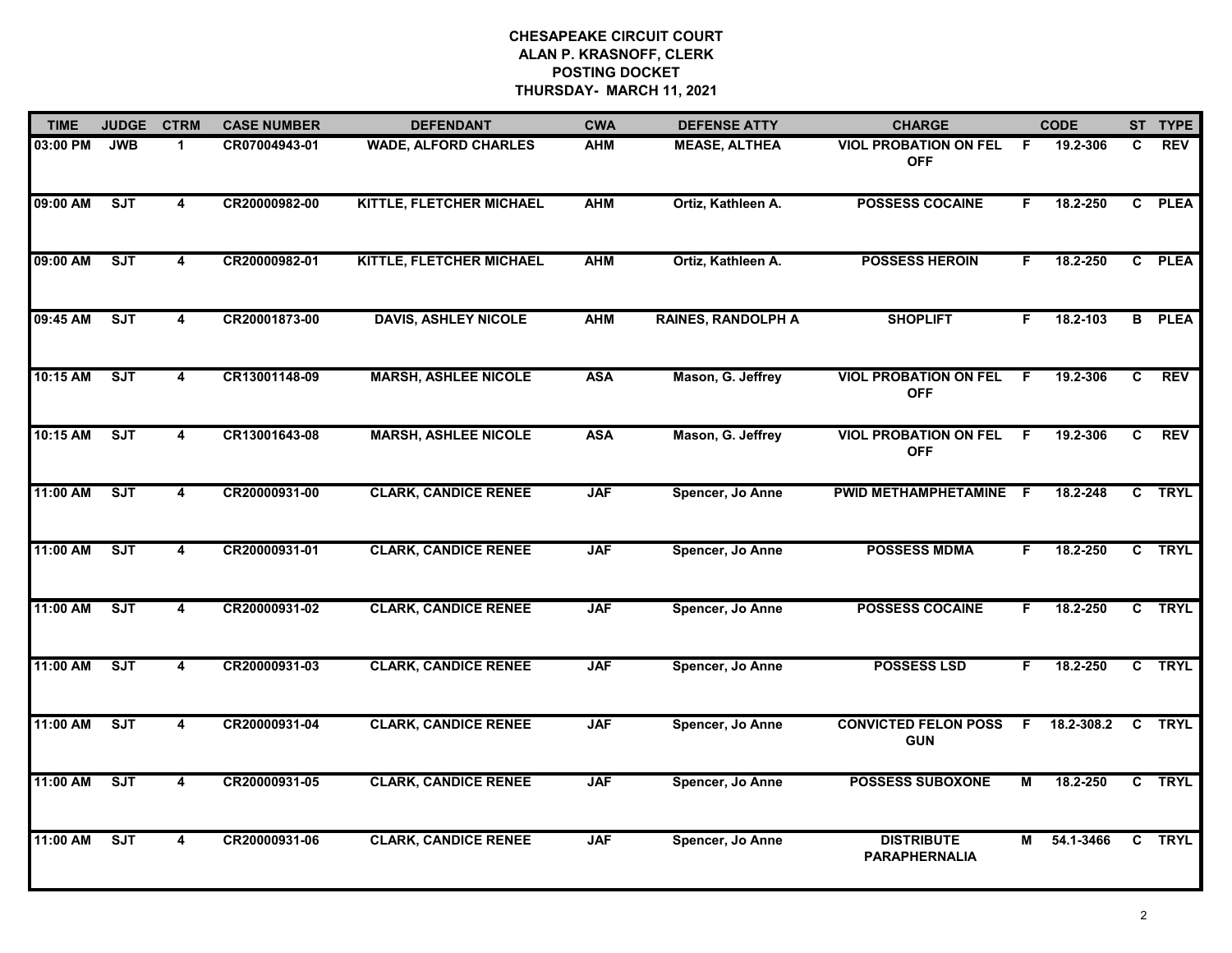| <b>TIME</b> | <b>JUDGE</b> | <b>CTRM</b>             | <b>CASE NUMBER</b> | <b>DEFENDANT</b>                | <b>CWA</b> | <b>DEFENSE ATTY</b>      | <b>CHARGE</b>                                     |              | <b>CODE</b>  |              | ST TYPE       |
|-------------|--------------|-------------------------|--------------------|---------------------------------|------------|--------------------------|---------------------------------------------------|--------------|--------------|--------------|---------------|
| 11:00 AM    | <b>SJT</b>   | 4                       | CR20000931-07      | <b>CLARK, CANDICE RENEE</b>     | <b>JAF</b> | Spencer, Jo Anne         | <b>CARRY CONCEALED</b><br><b>WEAPON</b>           | М            | 18.2-308     |              | C TRYL        |
| 02:00 PM    | <b>SJT</b>   | $\overline{\mathbf{4}}$ | CR20001887-00      | <b>ELLIOTT, DESMOND</b>         | <b>JAF</b> | Winn, A. Robinson        | <b>POSSESS COCAINE</b>                            | F            | 18.2-250     |              | <b>B</b> PLEA |
| 02:45 PM    | ST           | 4                       | CR21000228-00      | <b>SPAIN, KENTRELL LASHAWN</b>  | <b>DAW</b> | <b>MUSSONI, ERIK</b>     | <b>VIOLENT FELON POSS/TRAN F</b><br><b>WEAPON</b> |              | 18.2-308.2   | C.           | <b>PLEA</b>   |
| 02:45 PM    | SJT          | 4                       | CR21000228-01      | <b>SPAIN, KENTRELL LASHAWN</b>  | <b>DAW</b> | <b>MUSSONI, ERIK</b>     | <b>CONCEALED WEAPON:</b><br><b>CARRY</b>          | М            | 18.2-308     |              | C PLEA        |
| 09:00 AM    | <b>JCH</b>   | 5                       | CR21000136-00      | <b>KNIGHT, NATOURIS SINCERE</b> | <b>SRD</b> | <b>BARLOW, JASON A</b>   | <b>HIT AND RUN- DAMAGE</b><br>> \$1000            |              | F C.46.2-894 | B.           | <b>PLEA</b>   |
| 09:00 AM    | <b>JCH</b>   | 5                       | CR21000136-01      | <b>KNIGHT, NATOURIS SINCERE</b> | <b>SRD</b> | <b>BARLOW, JASON A</b>   | <b>ELUDE/DISREGARD POLICE- F</b><br><b>FELONY</b> |              | 46.2-817(B)  | B            | <b>PLEA</b>   |
| 09:30 AM    | <b>JCH</b>   | $\overline{5}$          | CR21000421-00      | <b>WILKINS, TYQUAN LOVELL</b>   | <b>EEM</b> | <b>MASSIE, MICHAEL J</b> | <b>BOND APPEAL</b>                                | $\mathbf{o}$ | 19.2-124     | $\mathbf{C}$ | <b>BOND</b>   |
| 10:00 AM    | <b>JCH</b>   | 5                       | CR20001878-00      | <b>KERLEY, MARY ELIZABETH</b>   | <b>PLS</b> | Pincus, Charles L.; III  | <b>RECKLESS CARE FOR</b><br><b>CHILD</b>          | F.           | 18.2-371.1   |              | <b>B</b> PLEA |
| 11:00 AM    | JCH          | 5                       | CR20001446-00      | <b>LUCAS, TRAVOR LAMONT</b>     | <b>AJS</b> | <b>KORSLUND, ERIC</b>    | <b>VIOLENT FELON POSS/TRAN F</b><br><b>WEAPON</b> |              | 18.2-308.2   | C            | <b>TRYL</b>   |
| 11:00 AM    | JCH          | 5                       | CR20001446-01      | <b>LUCAS, TRAVOR LAMONT</b>     | <b>AJS</b> | <b>KORSLUND, ERIC</b>    | <b>CONCEALED WEAPON:</b><br><b>CARRY</b>          | М            | 18.2-308     |              | C TRYL        |
| 11:00 AM    | <b>JCH</b>   | 5                       | CR20001446-02      | <b>LUCAS, TRAVOR LAMONT</b>     | <b>AJS</b> | <b>KORSLUND, ERIC</b>    | <b>OBSTRUCT/RESIST W/O</b><br><b>FORCE</b>        | М            | 18.2-460     |              | C TRYL        |
| 02:00 PM    | <b>JCH</b>   | 5                       | CR13002559-04      | <b>SHELL, CARLTON VERNON</b>    | <b>EEM</b> | <b>KORSLUND, ERIC</b>    | <b>VIOL PROBATION ON FEL</b><br><b>OFF</b>        | F.           | 19.2-306     | C            | <b>REV</b>    |
| 02:30 PM    | <b>JCH</b>   | 5                       | CR20000823-00      | YANCEY, KEYSEAN DAEMICHAEL      | <b>SRD</b> | <b>KORSLUND, ERIC</b>    | <b>FORGERY</b>                                    | F.           | 18.2-172     |              | C PLEA        |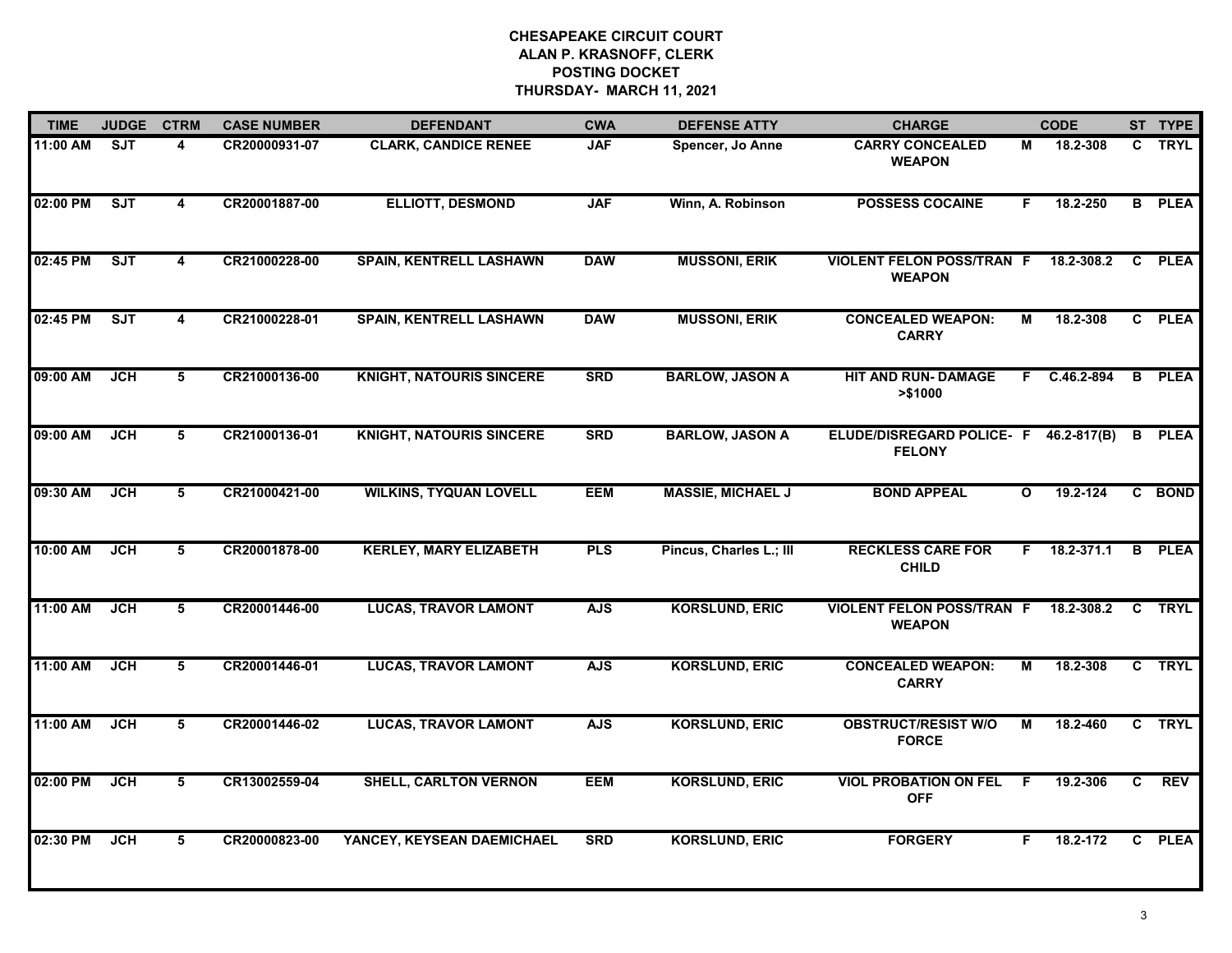| <b>TIME</b> | <b>JUDGE</b> | <b>CTRM</b>    | <b>CASE NUMBER</b> | <b>DEFENDANT</b>                                | <b>CWA</b> | <b>DEFENSE ATTY</b>         | <b>CHARGE</b>                                      |    | <b>CODE</b> | ST TYPE       |
|-------------|--------------|----------------|--------------------|-------------------------------------------------|------------|-----------------------------|----------------------------------------------------|----|-------------|---------------|
| 02:30 PM    | <b>JCH</b>   | 5              | CR20000823-01      | YANCEY, KEYSEAN DAEMICHAEL                      | <b>SRD</b> | <b>CROOK, HEATHER BUYRN</b> | <b>UTTERING</b>                                    | F. | 18.2-172    | C PLEA        |
| 02:30 PM    | JCH          | 5              | CR20000823-02      | YANCEY, KEYSEAN DAEMICHAEL                      | <b>SRD</b> | <b>CROOK, HEATHER BUYRN</b> | ID THEFT: ID TO DEFRAUD<br>$= $500$                | М  | 18.2-186.3  | C PLEA        |
| 02:30 PM    | JCH          | 5              | CR20000823-03      | YANCEY, KEYSEAN DAEMICHAEL                      | <b>SRD</b> | <b>CROOK, HEATHER BUYRN</b> | <b>COMPUTER FRAUD &lt;\$500</b>                    | М  | 18.2-152.3  | C PLEA        |
| 02:30 PM    | <b>JCH</b>   | 5              | CR20000823-04      | YANCEY, KEYSEAN DAEMICHAEL                      | <b>SRD</b> | <b>CROOK, HEATHER BUYRN</b> | <b>OBTAIN MONEY FALSE</b><br><b>PRET &lt;\$500</b> | М  | 18.2-178    | C PLEA        |
| 03:00 PM    | <b>JCH</b>   | 5              | CR19001879-00      | <b>ANTHONY-JOHNSON, DARRIUS</b><br><b>DONTE</b> | <b>KJB</b> | Buyrn, Richard L.           | <b>POSSESS</b><br><b>METHAMPHETAMINE</b>           | F. | 18.2-250    | C PLEA        |
| 03:00 PM    | JCH          | 5              | CR19001879-01      | <b>ANTHONY-JOHNSON, DARRIUS</b><br><b>DONTE</b> | <b>KJB</b> | Buyrn, Richard L.           | <b>FTA - PLEA</b>                                  | М  | 18.2-456    | C PLEA        |
| 03:30 PM    | <b>JCH</b>   | 5              | CR20001823-00      | <b>BROCK, CHASITY ANN</b>                       | <b>AEP</b> | <b>SHANNON, KRISTEN M</b>   | <b>SHOPLIFT &lt;\$500 (3+)</b>                     | F. | 18.2-103    | <b>B</b> MOPT |
| 03:30 PM    | <b>JCH</b>   | 5              | CR20001823-01      | <b>BROCK, CHASITY ANN</b>                       | <b>AEP</b> | <b>SHANNON, KRISTEN M</b>   | <b>FLEEING FROM LAW</b><br><b>ENFORCEMENT</b>      | М  | 18.2-460    | <b>B</b> MOPT |
| 03:30 PM    | <b>JCH</b>   | 5              | CR21000200-00      | <b>BROCK, CHASITY ANN</b>                       | <b>AEP</b> | <b>STEVENSON, LAKISHI</b>   | <b>POSSESS</b><br><b>METHAMPHETAMINE</b>           | F. | 18.2-250    | C MOPT        |
| 03:30 PM    | <b>JCH</b>   | 5              | CR21000200-01      | <b>BROCK, CHASITY ANN</b>                       | <b>AEP</b> | <b>STEVENSON, LAKISHI</b>   | <b>POSSESS AMPHETAMINE</b>                         | F. | 18.2-250    | C MOPT        |
| 09:00 AM    | <b>RAB</b>   | $\overline{7}$ | CR20001157-03      | <b>HOLMES, MATTHEW EVERETT</b>                  |            |                             | <b>VIOL PROBATION ON FEL</b><br><b>OFF</b>         | F. | 19.2-306    | C ADAT        |
| 09:00 AM    | <b>RAB</b>   | $\overline{7}$ | CR20001157-04      | <b>HOLMES, MATTHEW EVERETT</b>                  |            |                             | <b>VIOL PROBATION ON FEL</b><br><b>OFF</b>         | F  | 19.2-306    | C ADAT        |
| 09:00 AM    | <b>RAB</b>   | $\overline{7}$ | CR20001157-05      | <b>HOLMES, MATTHEW EVERETT</b>                  |            |                             | <b>VIOL PROBATION OF MISD</b><br><b>OFF</b>        | M  | 19.2-306    | C ADAT        |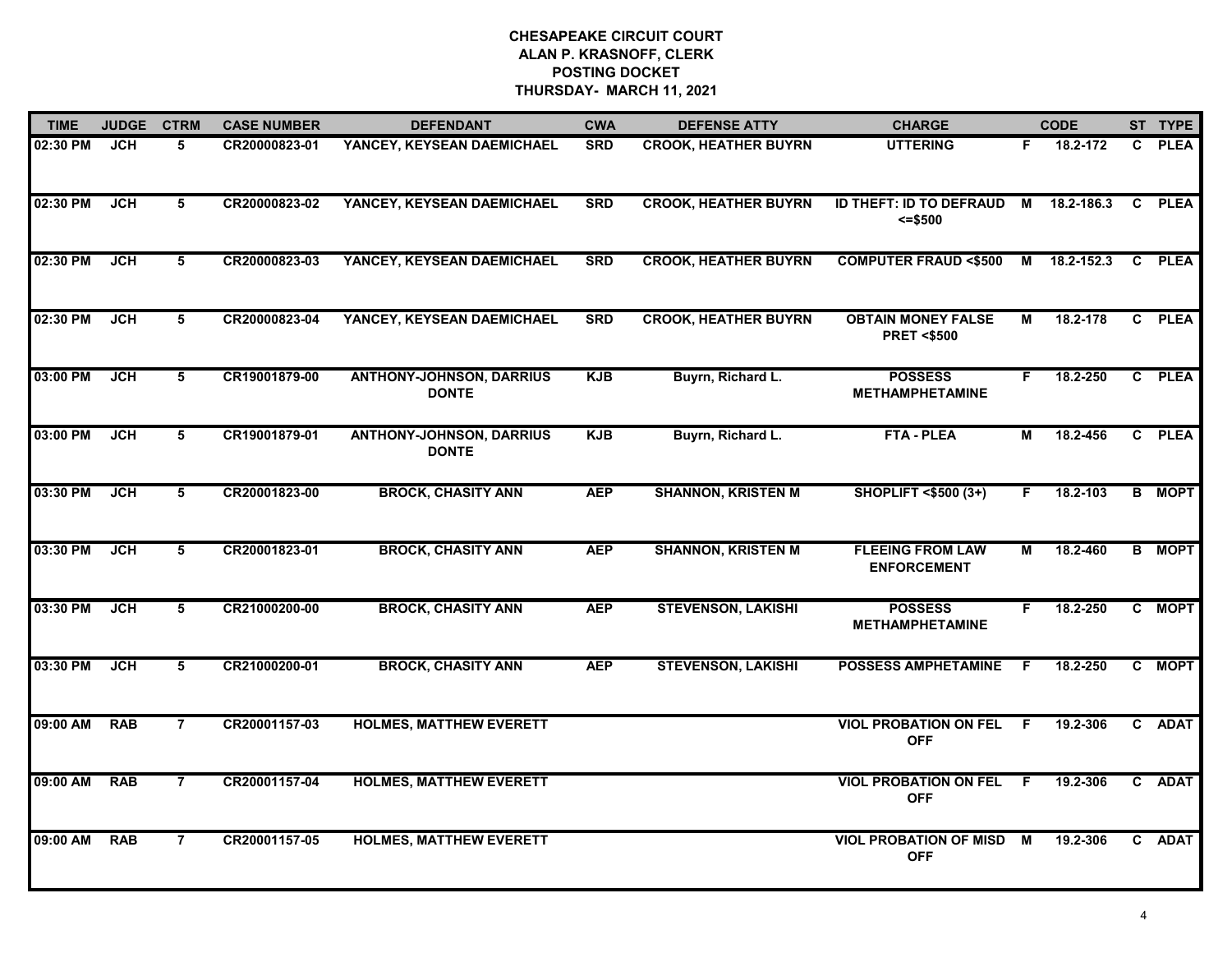| <b>TIME</b> | <b>JUDGE</b> | <b>CTRM</b>    | <b>CASE NUMBER</b> | <b>DEFENDANT</b>               | <b>CWA</b> | <b>DEFENSE ATTY</b>     | <b>CHARGE</b>                                    | <b>CODE</b>       |              | ST TYPE     |
|-------------|--------------|----------------|--------------------|--------------------------------|------------|-------------------------|--------------------------------------------------|-------------------|--------------|-------------|
| 09:00 AM    | <b>RAB</b>   | $\overline{7}$ | CR18001119-00      | <b>MCCRAY, ANGELO DEONTA</b>   | <b>BKF</b> | <b>BOSLEY, CORIE</b>    | <b>BURGLARY NIGHT TO COMM F</b><br><b>FELONY</b> | 18.2-89           | C            | <b>RR</b>   |
| 09:00 AM    | <b>RAB</b>   | $\overline{7}$ | CR20001802-00      | <b>MORRIS, KESHAWN QUANTAY</b> | <b>AMF</b> | <b>LABOUNTY, OKSANA</b> | <b>ROBBERY: STREET W/GUN F</b>                   | 18.2-58           |              | C MENT      |
| 09:00 AM    | <b>RAB</b>   | $\overline{7}$ | CR20001802-01      | <b>MORRIS, KESHAWN QUANTAY</b> | <b>AMF</b> | <b>LABOUNTY, OKSANA</b> | <b>ROBBERY; CONSPIRACY</b>                       | $18.2 - 58$<br>F. |              | C MENT      |
| 09:00 AM    | <b>RAB</b>   | $\overline{7}$ | CR20001802-02      | <b>MORRIS, KESHAWN QUANTAY</b> | <b>AMF</b> | <b>LABOUNTY, OKSANA</b> | <b>USE FIREARM IN FELONY</b><br><b>1ST OFF</b>   | F.<br>18.2-53.1   | $\mathbf{c}$ | <b>MENT</b> |
| 09:00 AM    | <b>RAB</b>   | $\overline{7}$ | CR20001802-03      | <b>MORRIS, KESHAWN QUANTAY</b> | <b>AMF</b> | <b>LABOUNTY, OKSANA</b> | <b>FIREARM: USE IN FELONY</b><br>1ST             | F.<br>18.2-53.1   | C            | <b>MENT</b> |
| 09:00 AM    | <b>RAB</b>   | $\overline{7}$ | CR20001802-04      | <b>MORRIS, KESHAWN QUANTAY</b> | <b>AMF</b> | <b>LABOUNTY, OKSANA</b> | <b>ABDUCT BY</b><br><b>FORCE/INTIMIDATION</b>    | 18.2-48<br>F.     |              | C MENT      |
| 09:00 AM    | <b>RAB</b>   | $\overline{7}$ | CR20001802-05      | <b>MORRIS, KESHAWN QUANTAY</b> | <b>AMF</b> | <b>LABOUNTY, OKSANA</b> | <b>GANG PARTICIPATION-</b><br><b>ROBBERY</b>     | 18.2-46.2<br>F.   | C            | <b>MENT</b> |
| 09:00 AM    | <b>RAB</b>   | $\overline{7}$ | CR20001802-06      | <b>MORRIS, KESHAWN QUANTAY</b> | <b>AMF</b> | <b>LABOUNTY, OKSANA</b> | <b>GANG PARTICIPATION-</b><br><b>ABDUCTION</b>   | 18.2-46.2<br>F.   |              | C MENT      |
| 09:00 AM    | <b>RAB</b>   | 7              | CR20001802-07      | <b>MORRIS, KESHAWN QUANTAY</b> | <b>AMF</b> | <b>LABOUNTY, OKSANA</b> | <b>GRAND LARCENY &gt;=\$500</b>                  | 18.2-95<br>F.     |              | C MENT      |
| 09:00 AM    | <b>RAB</b>   | $\overline{7}$ | CR20001802-08      | <b>MORRIS, KESHAWN QUANTAY</b> | <b>AMF</b> | <b>LABOUNTY, OKSANA</b> | <b>CREDIT CARD THEFT</b>                         | 18.2-192<br>F.    |              | C MENT      |
| 09:00 AM    | <b>RAB</b>   | $\overline{7}$ | CR20001802-09      | <b>MORRIS, KESHAWN QUANTAY</b> | <b>AMF</b> | <b>LABOUNTY, OKSANA</b> | <b>CREDIT CARD THEFT</b>                         | 18.2-192<br>F.    | C            | <b>MENT</b> |
| 09:00 AM    | <b>RAB</b>   | $\overline{7}$ | CR20001802-10      | <b>MORRIS, KESHAWN QUANTAY</b> | <b>AMF</b> | <b>LABOUNTY, OKSANA</b> | <b>CREDIT CARD THEFT</b>                         | 18.2-192<br>F.    | C            | <b>MENT</b> |
| 09:30 AM    | <b>RAB</b>   | $\overline{7}$ | CR19002040-02      | <b>JONES, MICHAEL; JR</b>      |            |                         | FTA-RESTITUTION REVIEW M 18.2-456(6)             |                   |              | S ADAT      |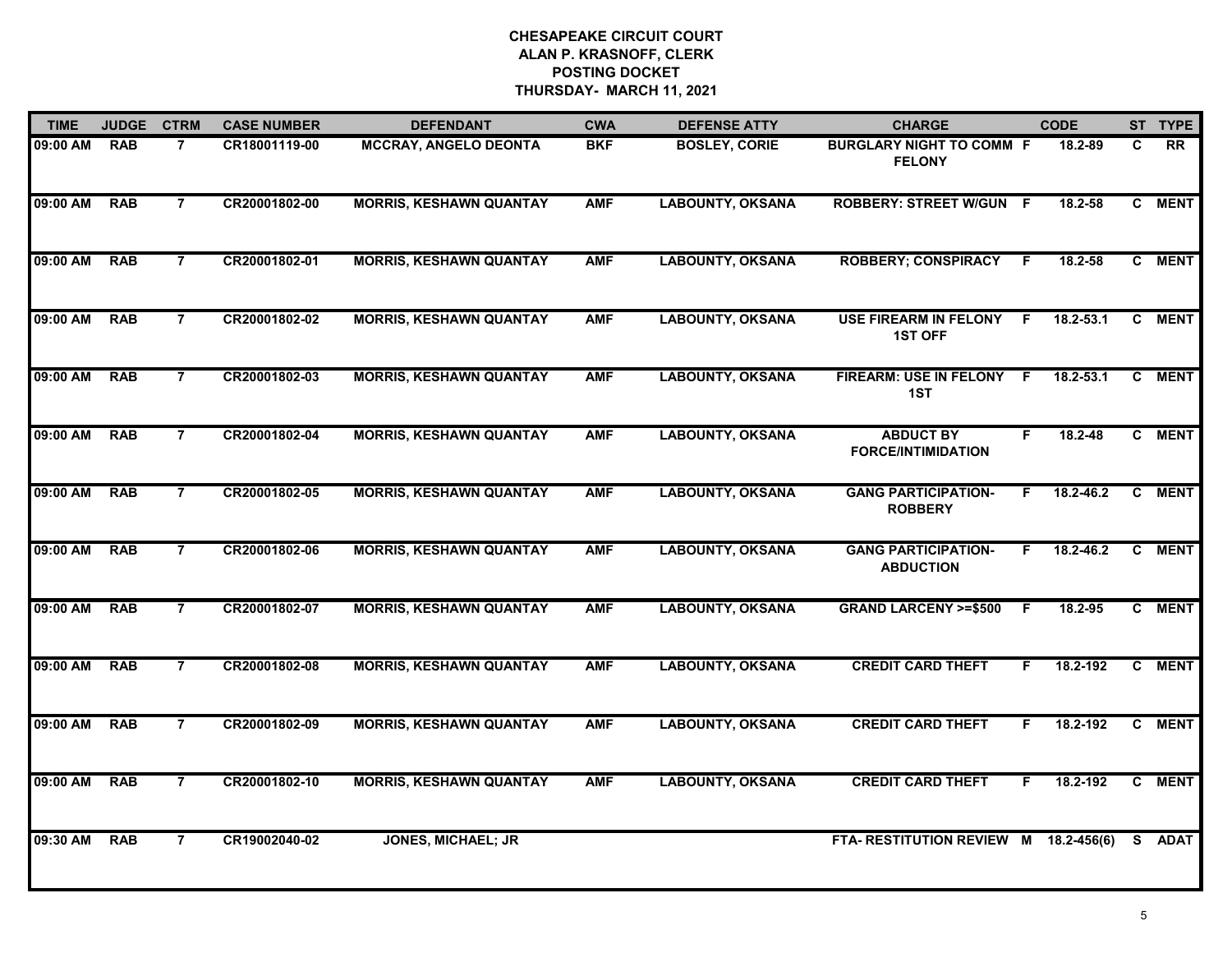| <b>TIME</b> | <b>JUDGE</b> | <b>CTRM</b>    | <b>CASE NUMBER</b> | <b>DEFENDANT</b>                     | <b>CWA</b> | <b>DEFENSE ATTY</b>       | <b>CHARGE</b>                                     |              | <b>CODE</b>   |              | ST TYPE       |
|-------------|--------------|----------------|--------------------|--------------------------------------|------------|---------------------------|---------------------------------------------------|--------------|---------------|--------------|---------------|
| 09:30 AM    | <b>RAB</b>   | $\overline{7}$ | CR21000086-00      | <b>RHODES, TERRANCE LAMAR</b>        | <b>MLK</b> |                           | USE FIREARM IN FELONY F<br>2ND OFF                |              | 18.2-53.1     | C.           | <b>ADAT</b>   |
| 09:30 AM    | <b>RAB</b>   | $\overline{7}$ | CR21000086-01      | <b>RHODES, TERRANCE LAMAR</b>        | <b>MLK</b> |                           | <b>ABDUCT: EXTORT</b><br><b>MONEY/BENEFIT</b>     | F.           | 18.2-48       |              | C ADAT        |
| 09:30 AM    | <b>RAB</b>   | $\overline{7}$ | CR21000086-02      | <b>RHODES, TERRANCE LAMAR</b>        | <b>MLK</b> |                           | <b>USE FIREARM IN FELONY</b><br>2ND OFF           | E            | $18.2 - 53.1$ | $\mathbf{c}$ | <b>ADAT</b>   |
| 09:30 AM    | <b>RAB</b>   | $\overline{7}$ | CR21000086-03      | <b>RHODES, TERRANCE LAMAR</b>        | <b>MLK</b> |                           | <b>WEAR MASKS IN CERTAIN F</b><br><b>PLACES</b>   |              | 18.2-422      |              | C ADAT        |
| 09:30 AM    | <b>RAB</b>   | $\overline{7}$ | CR20000149-05      | <b>THOMPSON, RICHARD LOUIS; II</b>   |            |                           | <b>FTA-FURLOUGH</b>                               | М            | 18.2-456      |              | C ADAT        |
| 09:30 AM    | <b>RAB</b>   | $\overline{7}$ | CR21000056-00      | <b>WILSON, TANNER</b>                | <b>DAW</b> | <b>WALL, LUCILLE</b>      | <b>ROBBERY: ON OR NEAR</b><br><b>STREET</b>       | F.           | 18.2-58       | C            | <b>TBS</b>    |
| 09:30 AM    | <b>RAB</b>   | $\overline{7}$ | CR21000056-01      | <b>WILSON, TANNER</b>                | <b>DAW</b> | <b>WALL, LUCILLE</b>      | <b>CREDIT CARD THEFT</b>                          | F.           | 18.2-192      | C            | <b>TBS</b>    |
| 10:15 AM    | <b>RAB</b>   | $\overline{7}$ | CR21000366-00      | <b>BASTIAN, JACOB MICHAEL</b>        | <b>MLK</b> | PFEIFFER, STEPHEN P       | <b>POSSESS AMPHETAMINE</b>                        | F.           | 18.2-250      | B            | <b>PLEA</b>   |
| 11:00 AM    | <b>RAB</b>   | $\overline{7}$ | CR21000506-00      | <b>CONLEY, DARIUS</b>                | <b>WHC</b> | <b>STEVENSON, LAKISHI</b> | <b>BOND APPEAL</b>                                | $\mathbf{o}$ | 19.2-124      |              | C BOND        |
| 11:45 AM    | <b>RAB</b>   | $\overline{7}$ | CR20000565-00      | <b>HARRELL, CURTIS BENJAMIN; III</b> | <b>SRD</b> | Plumlee, C. Eric          | DRIV W/SUSP LIC 3RD DWI F<br><b>IN 10Y</b>        |              | 18.2-272      |              | <b>B</b> TRYL |
| 11:45 AM    | <b>RAB</b>   | $\overline{7}$ | CR20000565-01      | HARRELL, CURTIS BENJAMIN; III        | <b>SRD</b> | Plumlee, C. Eric          | <b>DISREGARD SIGNAL BY LAW M</b><br><b>ENFORC</b> |              | 46.2-817      |              | <b>B</b> TRYL |
| 12:30 PM    | <b>RAB</b>   | $\overline{7}$ | CR20001127-00      | <b>SWAIM, KIMBERLY DENISE</b>        | <b>ASA</b> | <b>WINSTEAD, FAITH</b>    | <b>POSSESS</b><br><b>METHAMPHETAMINE</b>          | F.           | 18.2-250      |              | C PLEA        |
| 12:30 PM    | <b>RAB</b>   | $\overline{7}$ | CR20001127-01      | <b>SWAIM, KIMBERLY DENISE</b>        | <b>ASA</b> | <b>WINSTEAD, FAITH</b>    | <b>POSSESS COCAINE</b>                            | F            | 18.2-250      | $\mathbf{C}$ | <b>PLEA</b>   |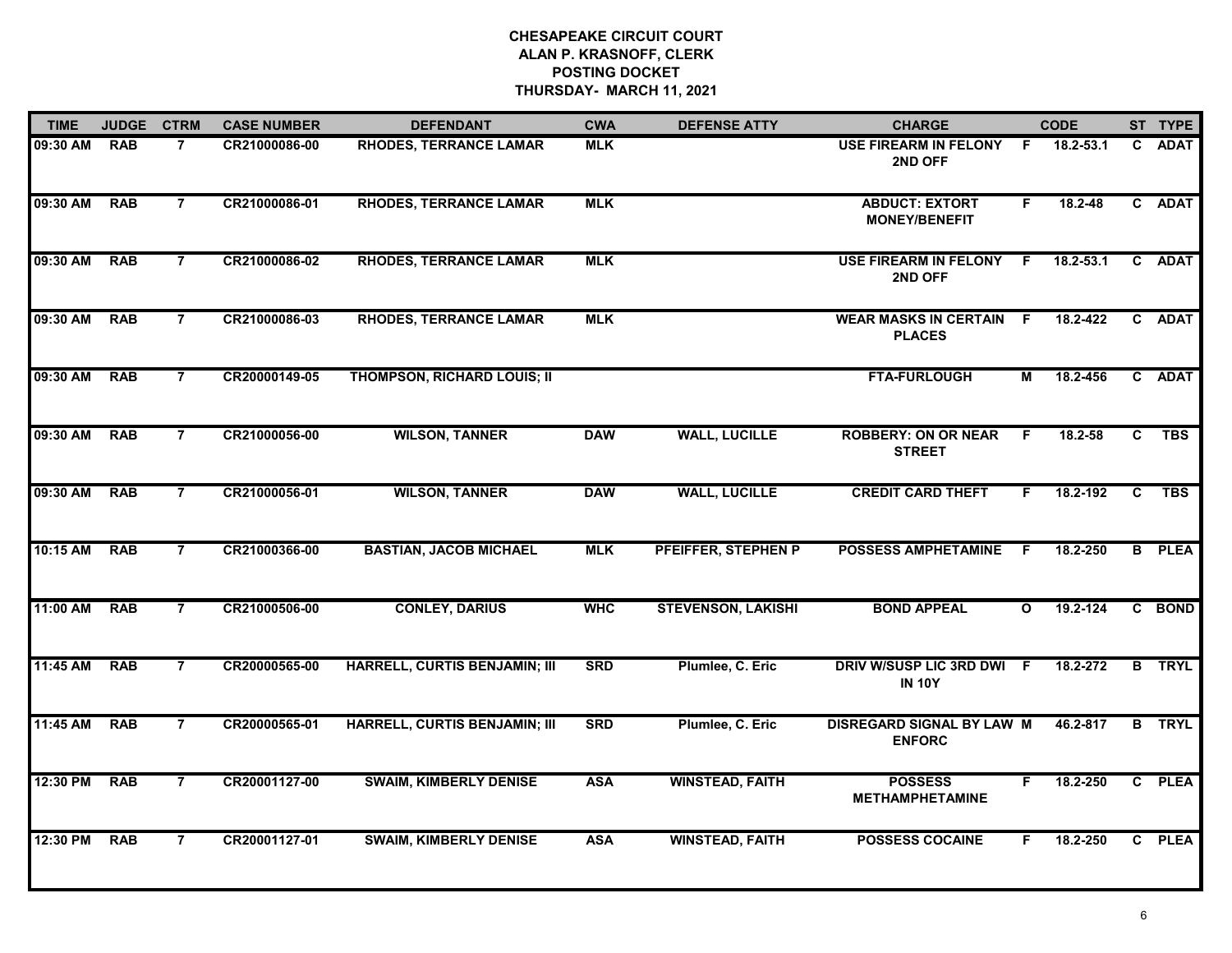| <b>TIME</b> | <b>JUDGE</b> | <b>CTRM</b>    | <b>CASE NUMBER</b> | <b>DEFENDANT</b>              | <b>CWA</b> | <b>DEFENSE ATTY</b>       | <b>CHARGE</b>                                      | <b>CODE</b>      |           |   | ST TYPE     |
|-------------|--------------|----------------|--------------------|-------------------------------|------------|---------------------------|----------------------------------------------------|------------------|-----------|---|-------------|
| 12:30 PM    | <b>RAB</b>   | $\overline{7}$ | CR20001127-02      | <b>SWAIM, KIMBERLY DENISE</b> | <b>ASA</b> | <b>WINSTEAD, FAITH</b>    | POSSESS MARIJUANA, 1ST M 18.2-250.1<br><b>OFF</b>  |                  |           | C | <b>PLEA</b> |
| 12:30 PM    | <b>RAB</b>   | $\overline{7}$ | CR20001127-03      | <b>SWAIM, KIMBERLY DENISE</b> | <b>ASA</b> | <b>WINSTEAD, FAITH</b>    | POSSESS PARAPHERNALIA M                            |                  | 54.1-3466 | C | <b>PLEA</b> |
| 12:30 PM    | <b>RAB</b>   | $\overline{7}$ | CR20001127-04      | <b>SWAIM, KIMBERLY DENISE</b> | <b>ASA</b> | <b>WINSTEAD, FAITH</b>    | <b>POSSESS</b><br><b>METHAMPHETAMINE</b>           | F                | 18.2-250  |   | C PLEA      |
| 12:30 PM    | <b>RAB</b>   | $\overline{7}$ | CR20001127-05      | <b>SWAIM, KIMBERLY DENISE</b> | <b>ASA</b> | <b>WINSTEAD, FAITH</b>    | <b>POSSESS COCAINE</b>                             | F.               | 18.2-250  |   | C PLEA      |
| 12:30 PM    | <b>RAB</b>   | $\overline{7}$ | CR20001127-06      | <b>SWAIM, KIMBERLY DENISE</b> | <b>ASA</b> | <b>WINSTEAD, FAITH</b>    | POSSESS PARAPHERNALIA M                            |                  | 54.1-3466 |   | C PLEA      |
| 12:30 PM    | <b>RAB</b>   | $\overline{7}$ | CR20001127-07      | <b>SWAIM, KIMBERLY DENISE</b> | <b>ASA</b> | <b>WINSTEAD, FAITH</b>    | POSSESS MARIJUANA, 1ST M 18.2-250.1<br><b>OFF</b>  |                  |           | C | <b>PLEA</b> |
| 12:30 PM    | <b>RAB</b>   | $\overline{7}$ | CR20001127-08      | <b>SWAIM, KIMBERLY DENISE</b> | <b>ASA</b> | <b>WINSTEAD, FAITH</b>    | POSSESS BUPRENORPHINE M                            |                  | 18.2-250  | C | <b>PLEA</b> |
| 12:30 PM    | <b>RAB</b>   | $\overline{7}$ | CR20001127-09      | <b>SWAIM, KIMBERLY DENISE</b> | <b>ASA</b> | <b>WINSTEAD, FAITH</b>    | <b>FAIL TO APPEAR; PLEA &amp;</b><br><b>MOTION</b> | M 18.2-456 (6) C |           |   | <b>CAP</b>  |
| 02:00 PM    | <b>RAB</b>   | $\overline{7}$ | CR21000479-00      | <b>BROWN, CHRISTOPHER JAY</b> | <b>MAP</b> | <b>BASHARA, Charles L</b> | <b>BOND APPEAL</b>                                 | $\mathbf{o}$     | 19.2-124  |   | C BOND      |
| 02:45 PM    | <b>RAB</b>   | $\overline{7}$ | CR21000523-00      | <b>PALMER, JACOB SCOTT</b>    | <b>EWF</b> | <b>MEASE, ALTHEA</b>      | <b>MALICIOUS WOUNDING</b>                          | F.               | 18.2-51   |   | C PLEA      |
| 02:45 PM    | <b>RAB</b>   | $\overline{7}$ | CR21000523-01      | <b>PALMER, JACOB SCOTT</b>    | <b>EWF</b> | <b>MEASE, ALTHEA</b>      | <b>MALICIOUS WOUNDING</b>                          | F.               | 18.2-51   |   | C PLEA      |
| 03:00 PM    | <b>RAB</b>   | $\overline{7}$ | CR10000281-15      | <b>MCMAHON, JOHN JAMES</b>    | <b>PLS</b> | <b>MEASE, ALTHEA</b>      | <b>VIOL PROBATION ON FEL</b><br><b>OFF</b>         | F                | 19.2-306  | C | <b>REV</b>  |
| 03:00 PM    | <b>RAB</b>   | $\overline{7}$ | CR10000281-16      | <b>MCMAHON, JOHN JAMES</b>    | <b>PLS</b> | <b>MEASE, ALTHEA</b>      | <b>VIOL PROBATION ON FEL</b><br><b>OFF</b>         | - F              | 19.2-306  | C | <b>REV</b>  |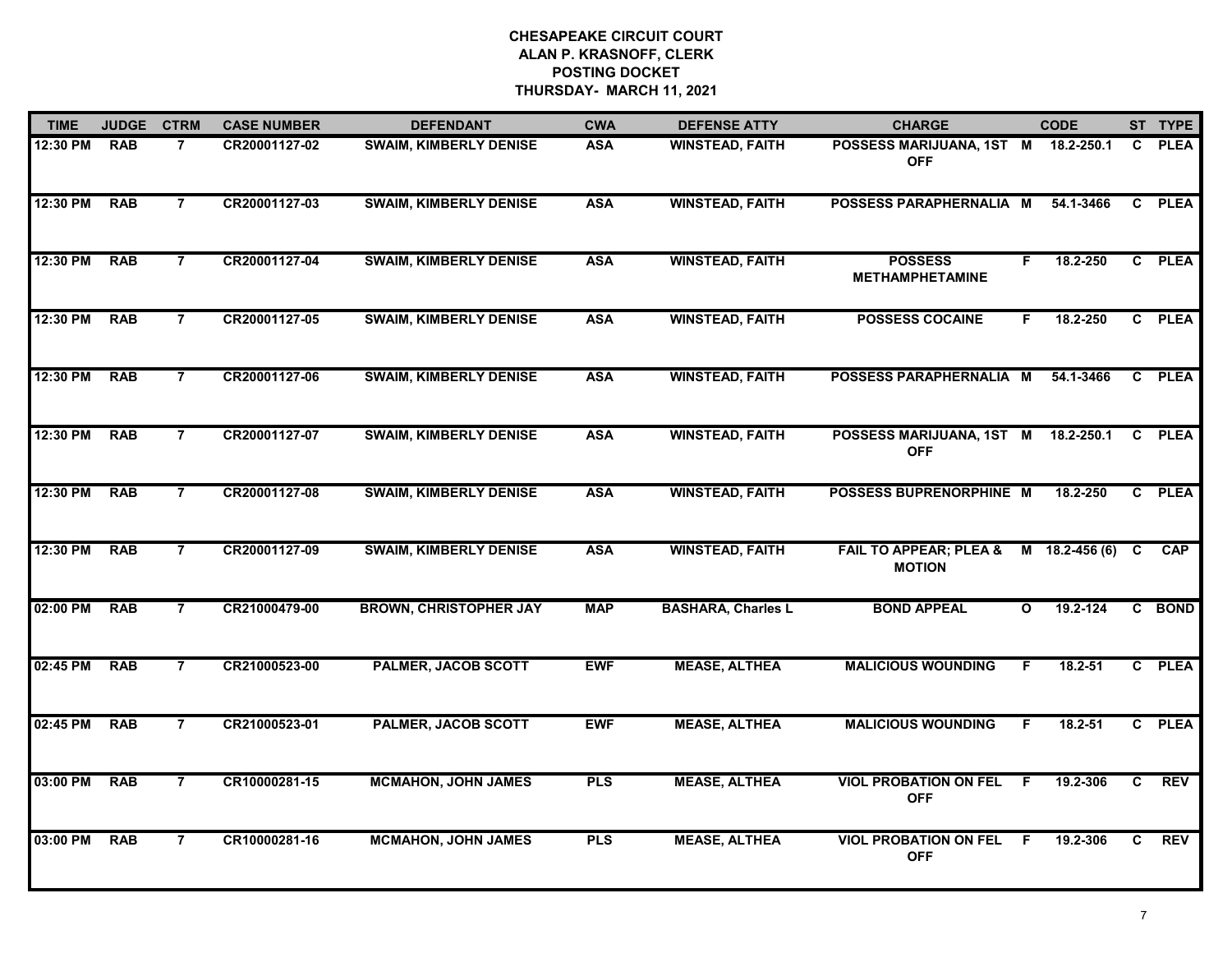| <b>TIME</b> | <b>JUDGE</b> | <b>CTRM</b> | <b>CASE NUMBER</b> | <b>DEFENDANT</b>           | <b>CWA</b> | <b>DEFENSE ATTY</b>  | <b>CHARGE</b>                              | <b>CODE</b>    |    | ST TYPE    |
|-------------|--------------|-------------|--------------------|----------------------------|------------|----------------------|--------------------------------------------|----------------|----|------------|
| 03:00 PM    | <b>RAB</b>   |             | CR10000281-17      | <b>MCMAHON, JOHN JAMES</b> | <b>PLS</b> | <b>MEASE, ALTHEA</b> | <b>VIOL PROBATION ON FEL</b><br><b>OFF</b> | 19.2-306<br>F. | C  | <b>REV</b> |
| 03:00 PM    | <b>RAB</b>   |             | CR10000281-18      | <b>MCMAHON, JOHN JAMES</b> | <b>PLS</b> | <b>MEASE, ALTHEA</b> | <b>VIOL PROBATION ON FEL</b><br><b>OFF</b> | 19.2-306<br>F. | C. | <b>REV</b> |
| 03:00 PM    | <b>RAB</b>   |             | CR10000281-19      | <b>MCMAHON, JOHN JAMES</b> | <b>PLS</b> | <b>MEASE, ALTHEA</b> | <b>VIOL PROBATION ON FEL</b><br><b>OFF</b> | 19.2-306<br>F. | C  | <b>REV</b> |
| 03:00 PM    | <b>RAB</b>   |             | CR10000281-20      | <b>MCMAHON, JOHN JAMES</b> | <b>PLS</b> | <b>MEASE, ALTHEA</b> | <b>VIOL PROBATION ON FEL</b><br><b>OFF</b> | F.<br>19.2-306 | C  | <b>REV</b> |
| 03:00 PM    | <b>RAB</b>   |             | CR10000281-21      | <b>MCMAHON, JOHN JAMES</b> | <b>PLS</b> | <b>MEASE, ALTHEA</b> | <b>VIOL PROBATION ON FEL</b><br><b>OFF</b> | 19.2-306<br>F. | C. | <b>REV</b> |
| 03:00 PM    | <b>RAB</b>   |             | CR10000281-22      | <b>MCMAHON, JOHN JAMES</b> | <b>PLS</b> | <b>MEASE, ALTHEA</b> | <b>VIOL PROBATION ON FEL</b><br><b>OFF</b> | 19.2-306<br>F. | C  | <b>REV</b> |